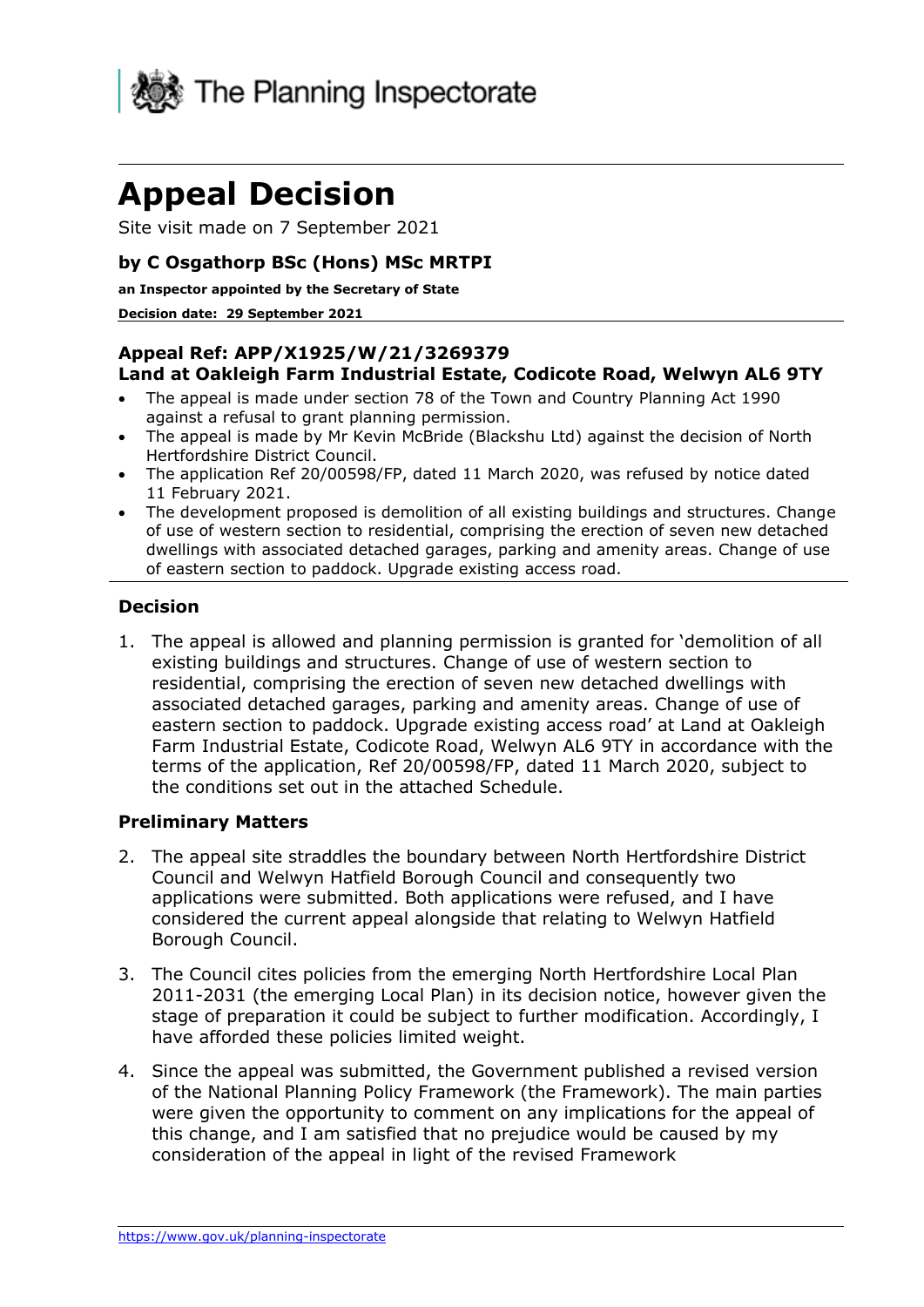### **Main Issues**

- 5. The main issues are:
	- whether the proposal would be inappropriate development in the Green Belt having regard to the National Planning Policy Framework (the Framework) and any relevant development plan policies; and,
	- the effect of the proposal on the character and appearance of the area; and,
	- whether a planning obligation for financial contributions towards local infrastructure and services is necessary to make the proposal acceptable in planning terms.

### **Reasons**

### *Inappropriate development*

- 6. The appeal site is located in the Green Belt. The Framework in paragraph 147 states that inappropriate development is, by definition, harmful to the Green Belt and should not be approved except in very special circumstances. It outlines that the construction of new buildings, other than in connection with a small number of exceptions set out in paragraph 149, should be regarded as inappropriate development.
- 7. Saved Policy 2 of the North Hertfordshire District Local Plan 1996 (the District Plan) pre-dates the Framework and is not consistent with the list of exceptions set out in the Framework. This limits the weight that I attach to Policy 2. I have therefore proceeded on the basis of the approach set out in the Framework.
- 8. The appellant draws attention to the exception set out in paragraph 149(g) [previously paragraph 145(g)] of the Framework, which concerns the limited infilling or the partial or complete redevelopment of previously developed land, providing that it would not have a greater impact on the openness of the Green Belt than the existing development. According to the Framework<sup>1</sup>, previously developed land comprises land which is or was occupied by a permanent structure, including the curtilage of the developed land (although it should not be assumed that the whole of the curtilage should be developed) and any associated fixed surface infrastructure. This definition excludes, amongst other things, land that is or was last occupied by agricultural or forestry buildings.
- 9. The officer's report sets out that the appeal site includes a range of commercial buildings not in agricultural use and so the land west of the proposed paddock is previously developed land. I see no reason to take a different view.
- 10. The Framework advises that openness and permanence are the essential characteristics of the Green Belt. Openness is the absence of development and it has both spatial and visual aspects. The information before me shows that the proposal would reduce the footprint of built form on the site by around 23 square metres (1.92%). Whilst there would be some changes to siting, the proposed dwellings and gardens would be positioned near to the area currently occupied by buildings and open storage. I acknowledge that there would be a sizeable increase in floorspace of around 34.5%, however this is due to the accommodation contained within the roof space of the dwellings. The proposed

 $1$  See 'Annex 2: Glossary' – the National Planning Policy Framework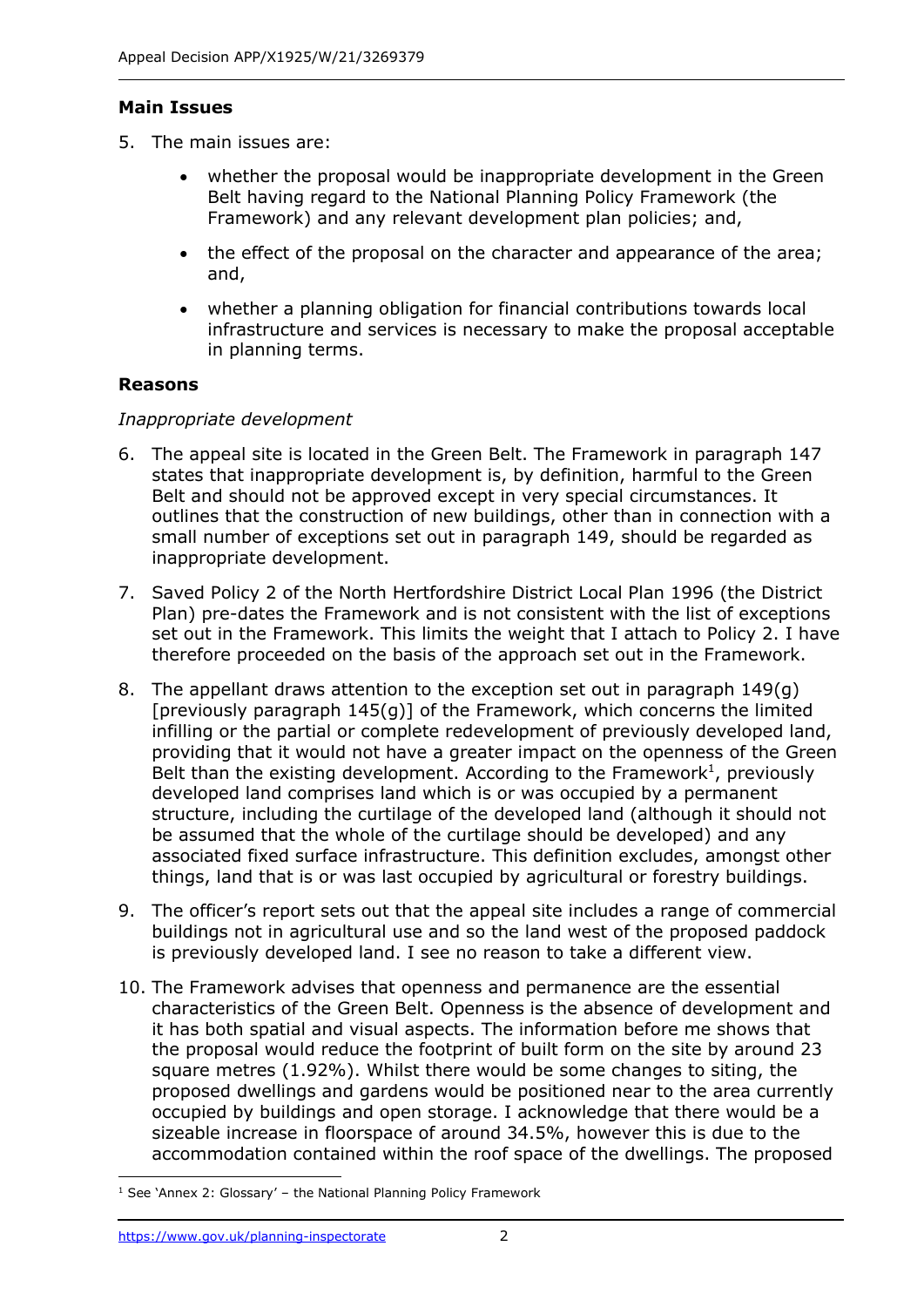dwellings would be of modest scale and the first floor accommodation would be served by small dormer windows and rooflights. Consequently, the proposed development would result in a minor increase in built volume of around 118 cubic metres (2.3%). Having regard to the above factors, overall, the siting and scale of the proposed development would not result in a spatial loss of Green Belt openness.

- 11. Whilst the proposed development would generate a degree of traffic and activity, this would not be materially greater than that associated with the existing commercial use of the site. The proposed development would lead to parked cars and domestic paraphernalia associated with residential gardens, however this would largely be contained to areas that are currently used for parking and open storage. Furthermore, the unsightly area of open storage in the north-eastern corner of the site would be changed to an open grassed paddock, which would be beneficial to the visual openness of the Green Belt and reduce encroachment into the countryside. Given that the land is within the appeal site, I am satisfied that this could be secured through a planning condition.
- 12. I appreciate that the domestic appearance of the proposal would result in a degree of visual change, however given the low-rise, modest scale of the proposed dwellings I do not consider that this would diminish the openness of the Green Belt. The proposed soft landscaping and extensive planting around the boundaries would provide more greenery to soften the appearance of the site and restrict views of the buildings, access road and gardens in the surroundings. Therefore, I do not find that the proposal would result in a visual loss of Green Belt openness.
- 13. For the above reasons, I find that the proposal would meet the exception in paragraph 149(g) of the Framework, which requires that redevelopment of previously developed land would not have a greater impact on the openness of the Green belt than the existing development. The proposal therefore would not constitute inappropriate development in the Green Belt when assessed against the Framework. Furthermore, the proposed development would not encroach into the countryside and therefore would not conflict with the purposes of including land in the Green Belt.

### *Character and appearance*

- 14. The appeal site is located behind residential properties and commercial units in Codicote Road and lies in a rural setting outside the village of Codicote. The appeal site contains a range of commercial buildings, including large areas of hard-surfacing and open storage. The utilitarian appearance of the existing buildings and the unsightly open storage, plant and parking in the outside areas appears incongruous in the surroundings and detracts from the character and appearance of the area. This includes a large area of open storage, which has limited screening, and visually encroaches into the countryside to the north-east.
- 15. The change of use of the open storage to an open grassed paddock at the north-eastern end of the site would provide a significant visual enhancement and reduce encroachment of development into the countryside. The amount of proposed built form would be similar to the existing development, and the traditional design approach would provide an acceptable appearance. The lowrise, modest scale of the proposed dwellings, along with the spacious layout,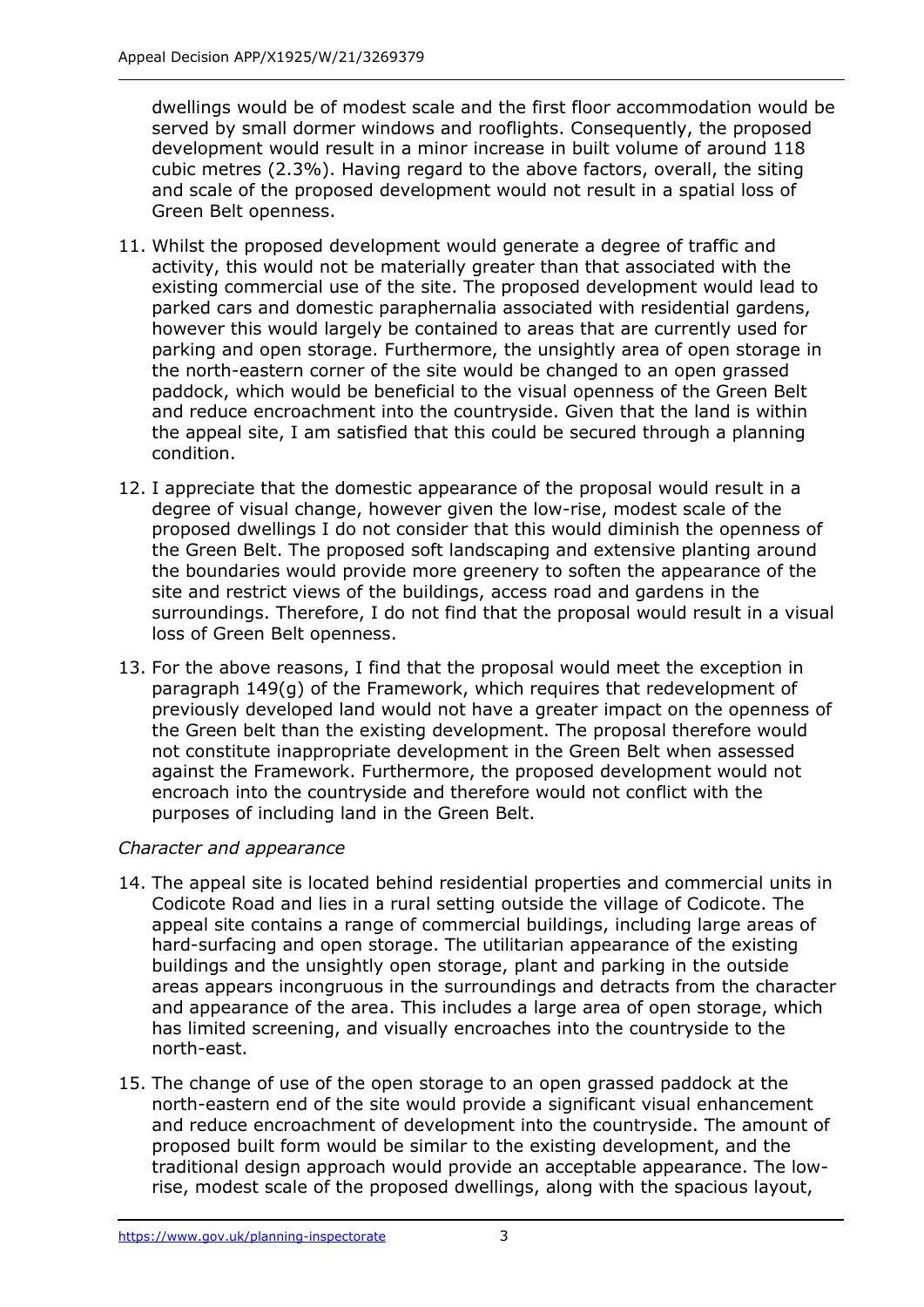would respect the rural character of the area. Furthermore, the proposed soft landscaping and extensive new planting around the site boundaries would be visually beneficial due to the greenery and the screening that would be provided to the proposed dwellings and gardens. Whilst the domestic appearance of the site would result in a degree of visual change, the development would appear discreet in the surroundings due to the modest scale of the dwellings and the new planting. It would also be seen in context of other residential properties nearby.

16. For these reasons, I find that the proposal would maintain the character and appearance of the area. It would therefore accord with Policy 57 of the District Plan and Policies SP1 and D1 of the emerging Local Plan, which, amongst other things, state that housing proposals should achieve high standards of design and relate to and enhance their site and surroundings. The proposal would also accord with Chapter 12 of the Framework, which, amongst other matters, states that decisions should ensure that developments are visually attractive and sympathetic to local character; and paragraph 174 which states that planning decisions should contribute to and enhance the natural and local environment by recognising the intrinsic character and beauty of the countryside.

### *Infrastructure*

- 17. Whilst not a matter raised by the Council, Hertfordshire County Council seeks financial contributions towards primary education (the expansion of Codicote Primary School), secondary education (the expansion of Monks Walk Secondary School), library services (the enhancement of services at Welwyn Library) and youth services (alterations to the Welwyn Garden City Young Peoples Centre. It also seeks provision of fire hydrants. Hertfordshire County Council's (HCC) Planning Obligations guidance – Toolkit for Hertfordshire (2008) sets out a tariff for calculating such contributions, as shown in Table 2 of the document (index linked to PUBSEC 175).
- 18. HCC states that education contributions are calculated using its Census-based model which forecasts the number of children likely to emerge from different types, sizes and tenures of dwellings. HCC states that the Census-based model indicates that on a long-term average there will be an additional 2.3 primary school aged children residing within the proposed development at any point in time. It is also estimated that there will be a peak of 3.8 primary school aged children. The long-term average figure is used to calculate the impact on permanent school places and therefore is linked to the costs of permanent school extension.
- 19. HCC comments that forecast demand is calculated on the basis of primary education planning areas, and although the appeal site falls into the Welwyn primary planning area, the closest school is Codicote C of E Primary School, which is within the Codicote primary planning area at approximately 1.2 miles walking distance. The forecast primary school capacity shown in paragraph 4.9 of HCC's statement shows a surplus of spaces in 2020-21 & 2023-24 and a shortfall in 2021-22 & 2022-23.
- 20. Having regard to the fluctuation in forecast capacity and the small amount of additional primary school places that would be generated by the proposal, I am not persuaded the evidence shows that the proposal would result in a need for additional primary school capacity. Furthermore, whilst Codicote C of E Primary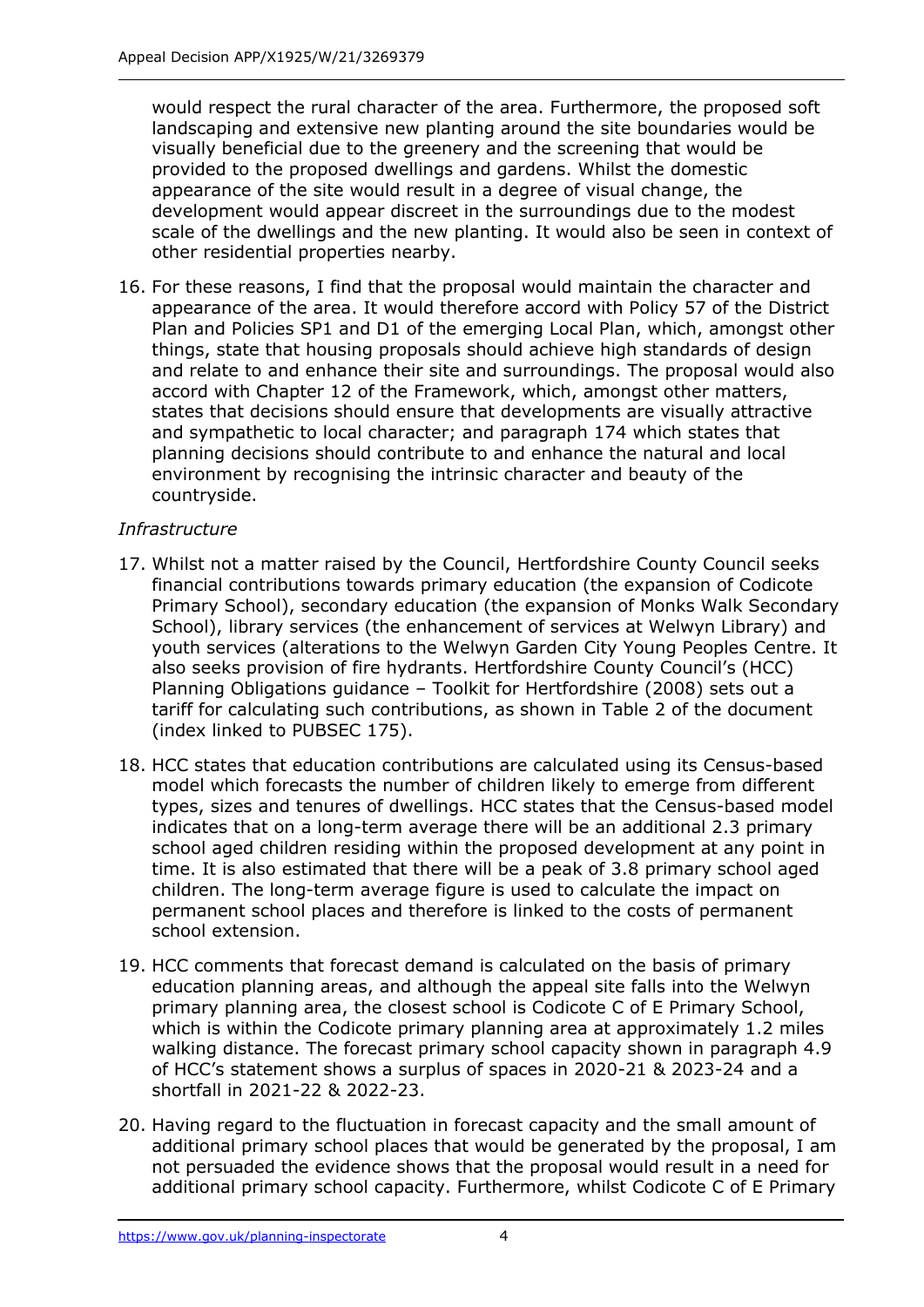School is closest to the appeal site, Welwyn St Mary's C of E Primary School is located around 1.4 miles to the south, which would provide an alternative for future residents of the proposed development. There is no information before me to show the forecast capacity of that school. As such, the evidence does not demonstrate that a financial contribution is necessary to make the development acceptable in planning terms.

- 21. HCC states that their Census-based model indicates that on a long-term average there will be an additional 2.1 secondary school aged children residing within the proposed development. Further, families living in Codicote and north of Welwyn predominantly look to Welwyn Garden City for secondary schools, and secondary demand is rising in Welwyn Garden City with the latest forecast indicating a need for additional places across the town in future years to meet demand. Nevertheless, the evidence before me does not show up to date forecast capacity of secondary schools in the area, and the amount of additional secondary school places generated by the proposed development would be small. Accordingly, it has not been demonstrated that a financial contribution is necessary.
- 22. Regarding youth provision, HCC states that their Census-based model estimates 2.2 additional young people may reside in the proposed development. Welwyn Garden City Young People's Centre is the closest young people's centre to the appeal site. HCC states that the additional young people arising from the proposed development would result in the facility being over capacity and contributions are therefore justified in order to fund additional provision. Funding would be used to improve and extend the entrance area of Welwyn Garden City Young People's Centre in order to increase access. However, there is no substantive evidence before me that the proposal would result in the Centre being over capacity.
- 23. In respect of library provision, HCC states that funding would be used towards the enhancement of Welwyn Library by installing a smaller enquiry desk to create additional capacity. Whilst I note the existing usage of stock at Welwyn Library compared to other libraries in the same category, I am not convinced that this information indicates a requirement for additional capacity. Furthermore, the evidence before me does not indicate the demand that would directly arise from the future residents of the proposed development. Based on the submitted evidence and having regard to the small amount of proposed dwellings, I find that it has not been demonstrated that a financial contribution is necessary.
- 24. I am satisfied that a scheme for the provision of mains water services providing fire hydrants could be secured through the imposition of a planning condition rather than requiring a planning obligation.
- 25. HCC has referred to various appeal decisions supporting their views as to compliance of infrastructure obligations with the Community Infrastructure Regulations 2010 as amended (the CIL Regulations) and policy. However, the obligations have to be considered on their particular planning merits and inevitably, outcomes will vary because every development proposal will be different in nature and planning policy context. Supporting evidence on infrastructure needs will also vary.
- 26. For the above reasons, I conclude that a planning obligation for financial contributions towards local infrastructure and services is not necessary to make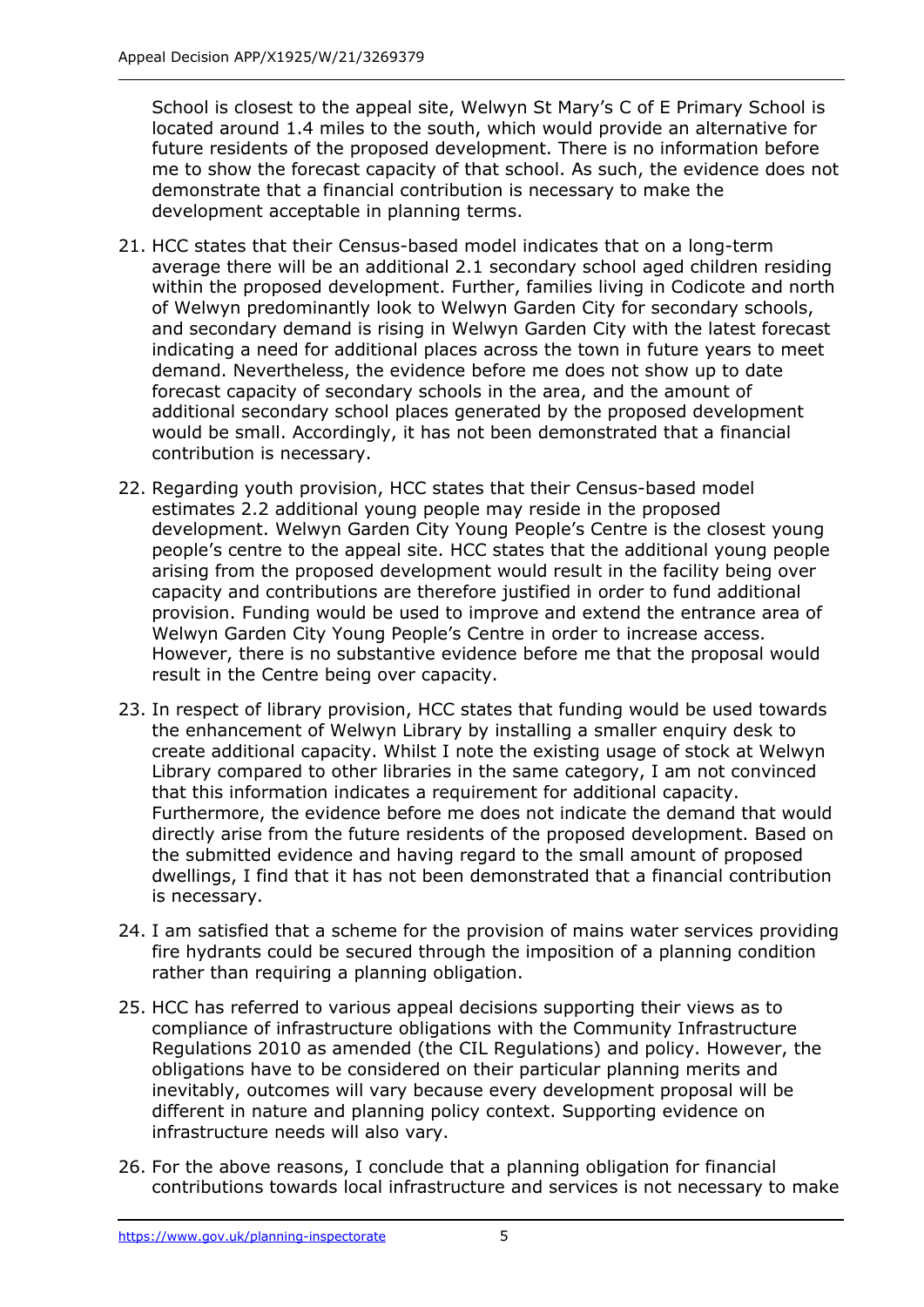the proposal acceptable in planning terms having regard to the statutory tests in Regulation 122 of the CIL Regulations. The proposal would therefore accord with Policy 51 and Policy SP7 of the emerging Local Plan which require development proposals to make provision for infrastructure that is necessary in order to accommodate additional demands resulting from the development.

# **Other Matters**

- 27. I have had regard to the representations from local residents which raise various concerns. The south-western elevation of the dwelling on Plot 7 would include a first floor dormer window and rooflight which would face the rear gardens of properties in Codicote Road. Nevertheless, these windows would serve non-habitable rooms which, together with the degree of separation to the boundary, would ensure that there would not be an unacceptable level of overlooking into neighbouring dwellings and their gardens. The windows in the south-eastern elevation of Plot 7 would be roughly perpendicular to the neighbouring properties in Codicote Road and so they would only afford oblique views towards the neighbouring properties. Given the large separation distance and the screening provided by the boundary vegetation, the habitable windows and raised terrace of Plot 7 would not cause an unacceptable loss of privacy to neighbouring occupiers.
- 28. The Lead Local Flood Authority has raised no objection regarding drainage and flood risk. Details of the final design of the drainage scheme based on the submitted Flood Risk Assessment could be secured by planning condition.
- 29. The proposal is a small scale development and there is no substantive evidence before me that the proposal would adversely affect sewerage infrastructure. Matters relating to power supply and broadband connection are not within my jurisdiction.
- 30. A planning condition to require the submission of a Construction Management Plan for approval could be imposed to minimise the impact of construction works on the surrounding area. Details of external lighting could be secured through a landscaping condition to ensure that the design of the scheme would minimise light pollution.
- 31. There is no substantive evidence before me that the proposed development would adversely affect or restrict access to the driveway of No 85 Codicote Road. Issues relating to private rights of access are a civil matter.

# **Planning Balance**

- 32. There is no dispute that the Council is unable to demonstrate a deliverable 5 year housing land supply. The appellant indicates that the supply stands at 2.2 years, which is a significant shortfall. In these circumstances, the most important policies for determining the appeal are out-of-date in accordance with footnote 8 of the Framework.
- 33. Paragraph 60 of the Framework sets out the Government's objective of significantly boosting the supply of housing. In the context of the significant shortfall in housing supply, the proposed development would provide a contribution of 7no dwellings, making efficient use of previously developed land. Small sized sites can make an important contribution to meeting the housing requirement of an area and are often built-out relatively quickly, as indicated in paragraph 69 of the Framework. It would create some employment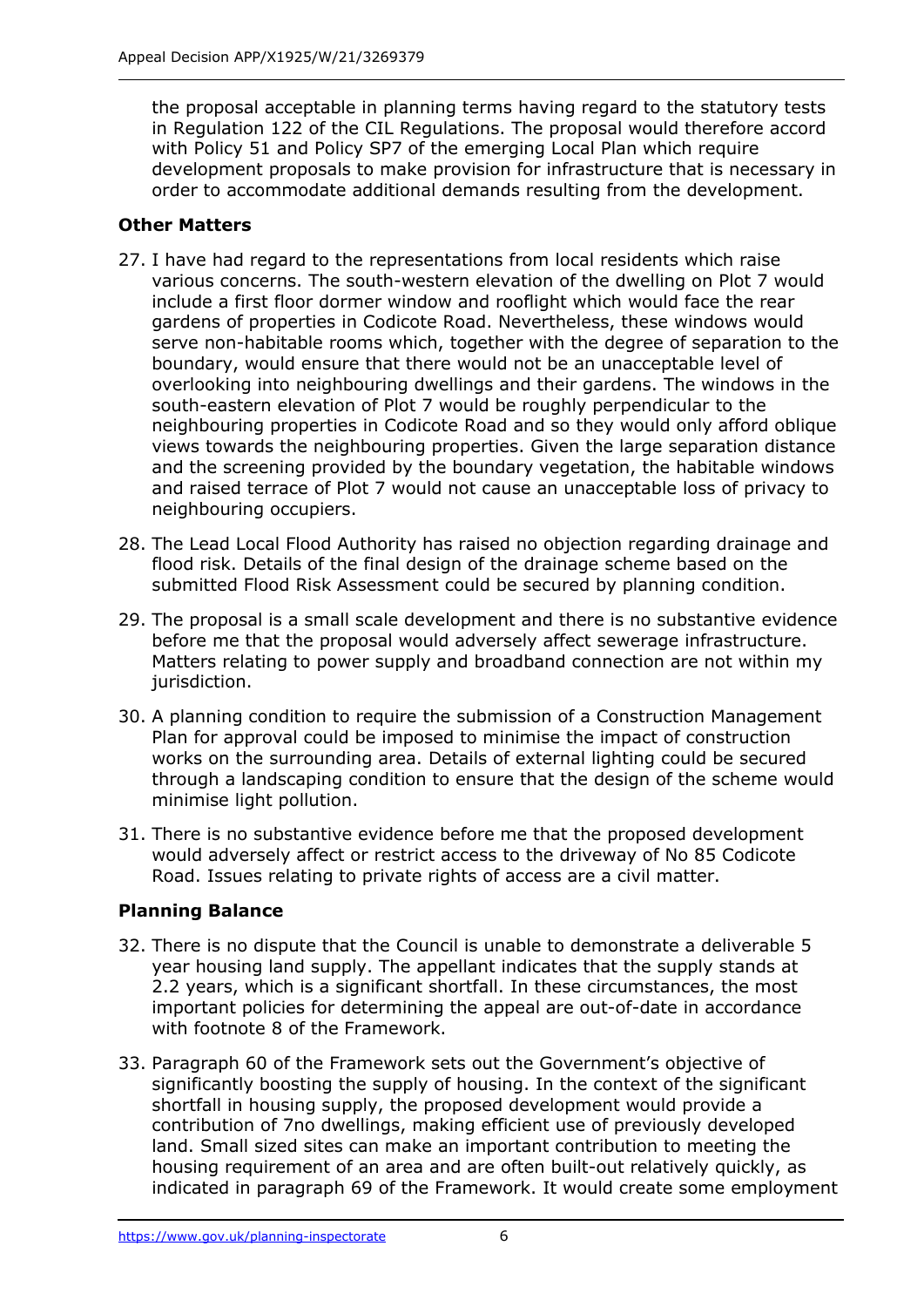at the construction stage, and the occupiers of the proposed dwellings would help to support local facilities and services. The proposal would also provide environmental benefits through the provision of soft landscaping and new planting.

34. I have found that the proposal would not be inappropriate development in the Green Belt and would not conflict with the purposes of including land within it. Furthermore, the proposal would maintain the character and appearance of the area. The proposed development would accord with the Development Plan and there are no other considerations, including the provisions of the Framework, which outweigh this finding.

# **Conditions**

- 35. In addition to the standard time limit condition, I have imposed a condition requiring the development to be carried out in accordance with the approved plans as this provides certainty.
- 36. In order to maintain the character and appearance of the area, I have imposed conditions relating to details of the external materials of the dwellings, landscaping, tree protection and land levels. The landscaping condition is also necessary to provide ecological enhancements and protect the openness of the Green Belt.
- 37. In the interests of highway safety, I have imposed conditions requiring that the proposed access arrangements are provided, and to require the submission of a Construction Management Plan for approval. A condition to require details of the proposed arrangements for future management and maintenance of the streets within the development is necessary to ensure that the roads are managed and maintained to a suitable standard. A condition to require the submission of a Site Waste Management Plan is necessary to minimise waste generation and maximise the reuse and recycling of waste materials. A condition relating to unexpected land contamination is necessary to ensure that risks to the future users of the land and neighbouring land are minimised, together with those to controlled waters and ecological systems. A condition requiring the submission of the final design of the drainage strategy is necessary to reduce the risk of flooding and ensure the satisfactory disposal of surface water from the site.
- 38. Conditions to remove permitted development rights for enlargement of the dwellings under Schedule 2, Part 1, Class A and Class B of the Town and Country Planning (General Permitted Development) Order 2015, and to require the provision of the paddock, are justified to protect the openness of the Green Belt.
- 39. A condition requiring the provision of electric vehicle charging points is necessary in the interests of the environment and to reduce carbon emissions.
- 40. In the interests of the living conditions of future occupiers, a condition to require the mechanical ventilation with heat recovery system to comply with the standard specified in the submitted noise assessment is necessary.
- 41. A condition requiring a detailed scheme for the provision of mains water services providing fire hydrants is necessary to ensure that the development would be appropriately served by such facilities.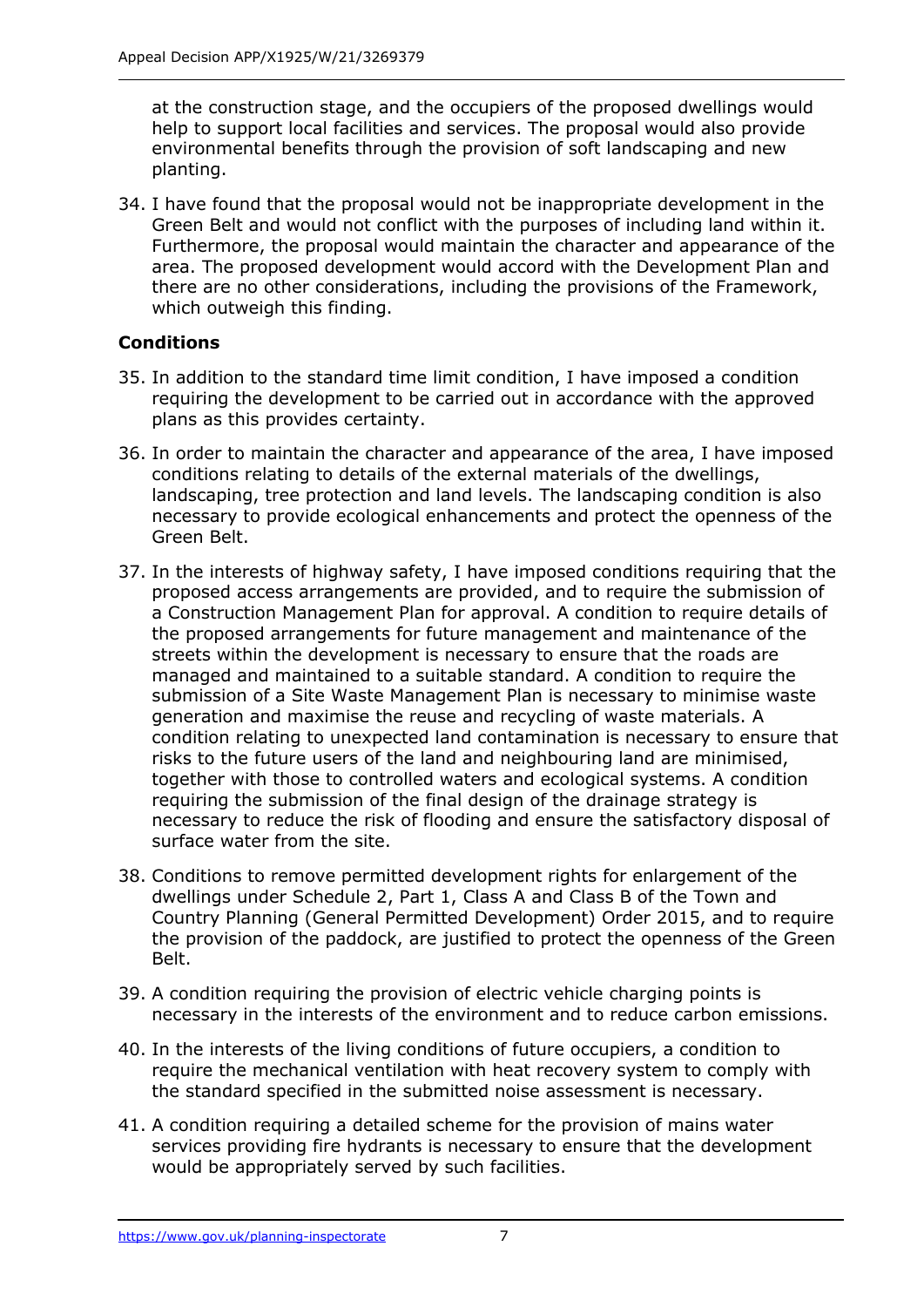42. Conditions relating to materials, landscaping, land levels, drainage scheme and fire hydrants are pre-commencement conditions in the interests of proper planning and to avoid potentially abortive works. Furthermore, in the interests of highway safety during construction works it is necessary for the Construction Management Plan to be submitted and approved before the commencement of works. The Site Waste Management Plan is a pre-commencement condition because it relates to construction activities. Furthermore, tree protection requires a pre-commencement condition because the carrying out of works without prior agreed methods could cause harm to retained trees.

# **Conclusion**

43. For the reasons given above, I conclude that the appeal should be allowed.

*C Osgathorp*

INSPECTOR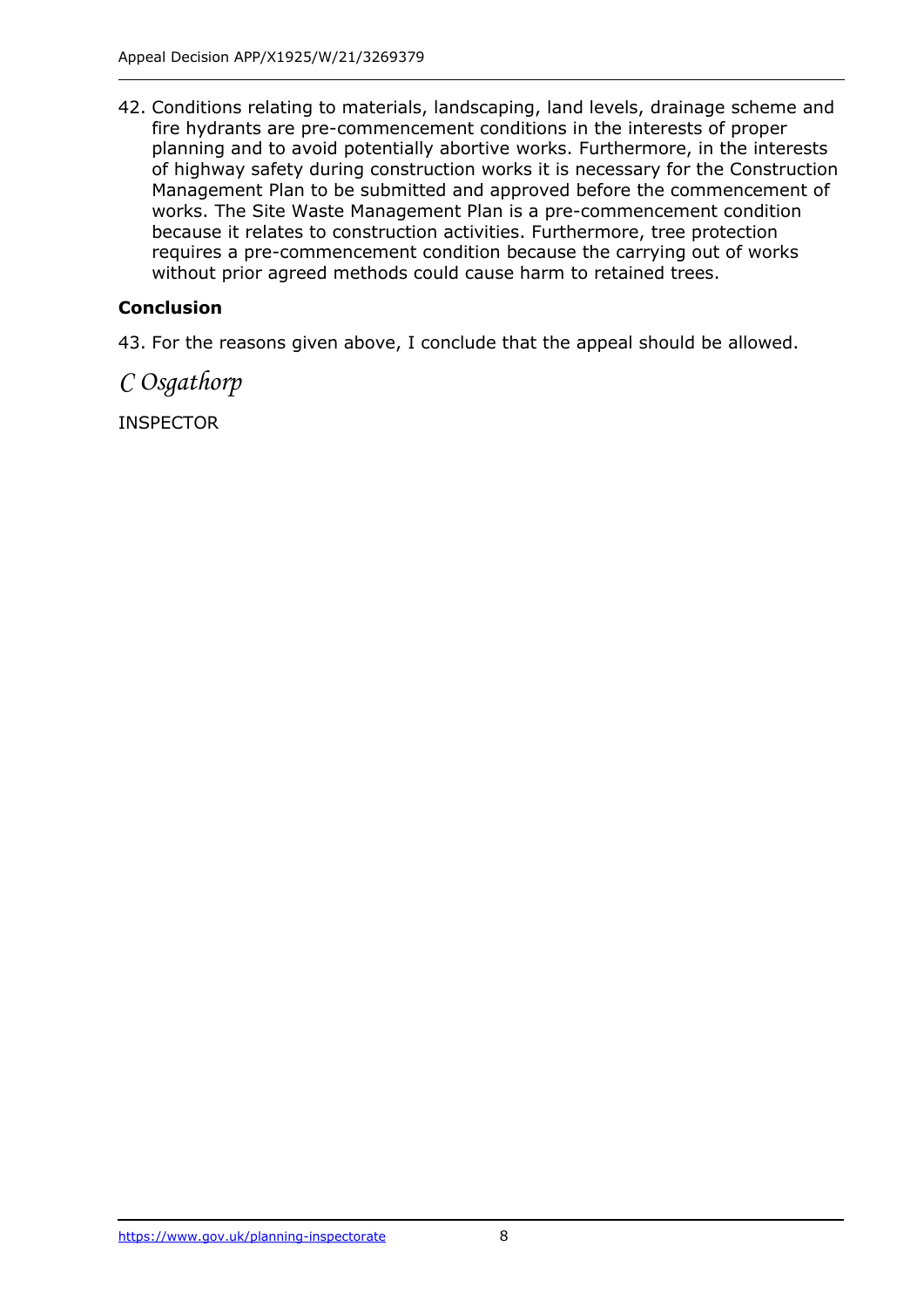### **Schedule of conditions**

- 1) The development to which this permission relates shall be begun within a period of three years commencing on the date of this permission.
- 2) The development hereby permitted shall be carried out in accordance with the following approved drawings:-

2019/942/01E; 2019/942/02F; 2019/942/03F; 2018/942/04; 2018/942/05; 2018/942/06; 2018/942/07; 2018/942/08; and, Landscape Mitigation Plan.

- 3) No development (except demolition) shall commence until details and/or samples of materials to be used on all external elevations of the dwellings hereby permitted have been submitted to and approved in writing by the Local Planning Authority. The proposed development shall be carried out in accordance with the approved details.
- 4) No development (except demolition) shall commence until details of both hard and soft landscape works have been submitted to and approved in writing by the local planning authority. The details shall be based on the submitted Landscape Mitigation Plan, and include:
	- planting plans and written specifications (including cultivation and other operations associated with plant and grass establishment); schedules of plants noting species, plant supply sizes and proposed numbers/densities where appropriate;
	- a scheme of ecological enhancements;
	- means of enclosure;
	- boundary treatments;
	- vehicle parking layouts;
	- other vehicle and pedestrian access and circulation areas;
	- hard surfacing materials;
	- drainage details;
	- external lighting; and,
	- an implementation and maintenance programme.

The landscaping works shall be carried out in accordance with the approved details and in accordance with the agreed implementation programme. The completed scheme shall be managed and/or maintained in accordance with an approved scheme of management and/or maintenance.

- 5) No site clearance, preparatory work or development shall take place until a scheme for the protection of the retained trees (the tree protection plan) and the appropriate working methods (the arboricultural method statement) in accordance with paragraphs 5.5 and 6.1 of British Standard BS 5837: Trees in relation to design, demolition and construction - Recommendations (or in an equivalent British Standard if replaced) shall have been submitted to and approved in writing by the local planning authority. The scheme for the protection of the retained trees shall be carried out as approved.
- 6) Prior to occupation of the development hereby permitted, the use of the land for open storage shall cease and the proposed paddock shall be provided in accordance with the approved plans. The paddock shall be retained at all times thereafter and shall not be used for any other purpose.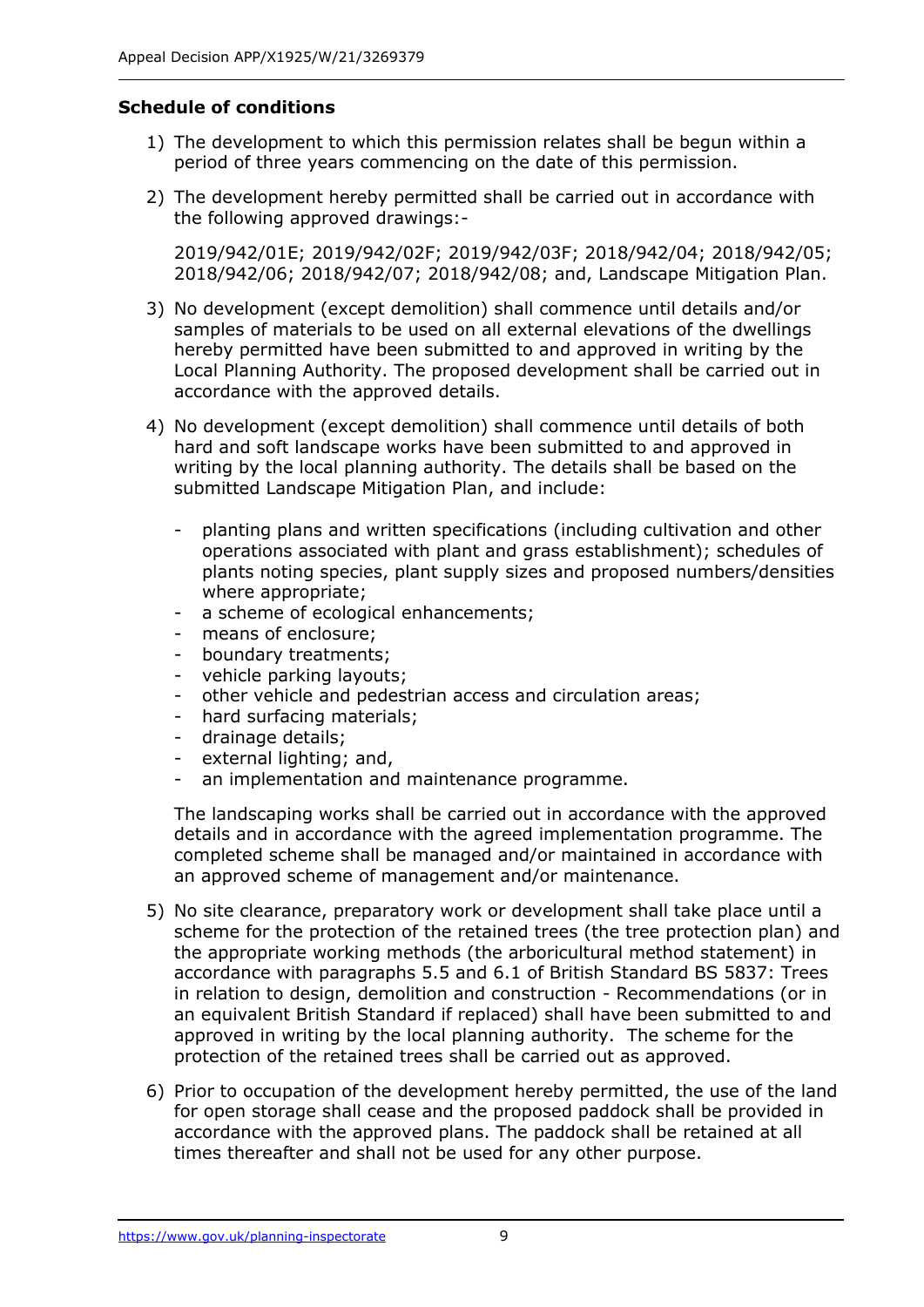- 7) No development (except demolition) shall commence until details of the existing and proposed ground levels and finished floor levels of the dwellings hereby approved have been submitted to and approved in writing by the Local Planning Authority. The development shall be completed in accordance with these approved details.
- 8) Prior to occupation of the development hereby permitted, each dwelling shall incorporate an electric vehicle domestic charging point.
- 9) Prior to occupation of the development hereby permitted full details shall have been submitted to and approved in writing by the Local Planning Authority in relation to the proposed arrangements for future management and maintenance of the proposed streets within the development. The streets shall thereafter be maintained in accordance with the approved management and maintenance details until such time as an agreement has been entered into under Section 38 of the Highways Act 1980 or a Private Management and Maintenance Company has been established).
- 10) Prior to occupation of the development hereby permitted the existing access from Codicote Road shall be re-constructed 5.50 metres wide with 6.0 metre radii kerbs as identified on drawing number B02913-SWH-ZZ-XX-DR-C-0510-P02, the footway leading from the development shall extend to south side of the reconfigured access for a minimum distance of 10 metres and shall include for pedestrian dropped kerbs and tactile paving and corresponding dropped kerbs and tactile paving opposite on the existing Codicote Road. These works shall be constructed to the specification of the Highway Authority and Local Planning Authority's satisfaction and shall be secured and undertaken as part of the s278 works.
- 11) Prior to occupation of the development hereby permitted the existing access road from the Codicote Road shall be improved and re-constructed 5.50 metres wide as identified on drawing number 2019/942/02F and the internal road layout shall be complete as identified on drawing number 2019/942/03F.
- 12) No development shall commence until a Construction Management Plan has been submitted to and approved in writing by the Local Planning Authority. Thereafter the construction of the development shall only be carried out in accordance with the approved Plan. The Construction Management Plan shall include details of:
	- a. Construction vehicle numbers, type, routing;
	- b. Access arrangements to the site;
	- c. Traffic management requirements

d. Construction and storage compounds (including areas designated for car parking, loading / unloading and turning areas);

- e. Siting and details of wheel washing facilities;
- f. Cleaning of site entrances, site tracks and the adjacent public highway;

g. Timing of construction activities (including delivery times and removal of waste) and to avoid school pick up/drop off times;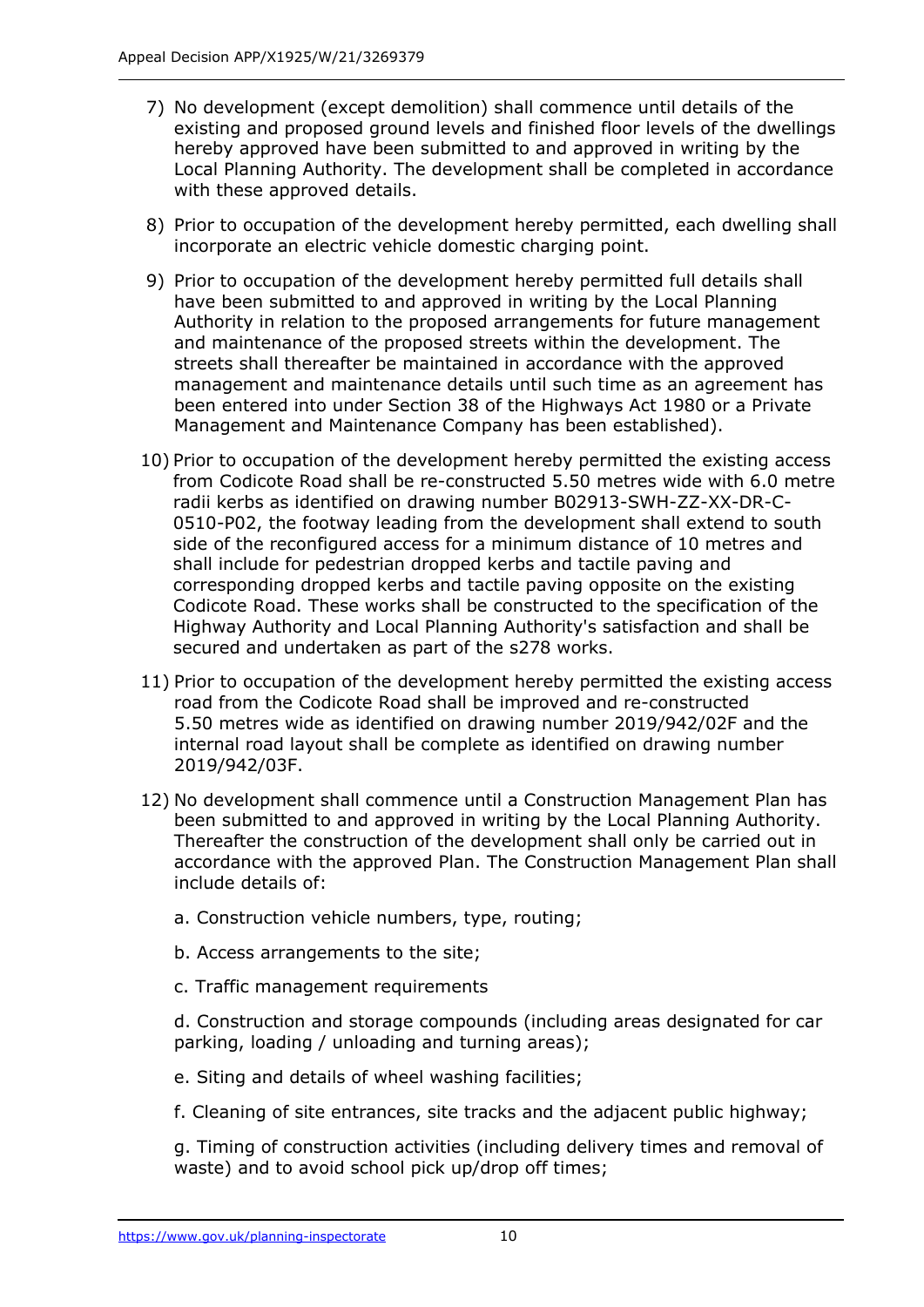h. Provision of sufficient on-site parking prior to commencement of construction activities;

i. Post construction restoration/reinstatement of the working areas and temporary access to the public highway;

j. where works cannot be contained wholly within the site a plan should be submitted showing the site layout on the highway including extent of hoarding, pedestrian routes and remaining road width for vehicle movements.

- 13) No development shall commence until a Site Waste Management Plan has been submitted to and approved in writing by the Local Planning Authority. The Management Plan as approved shall be implemented throughout the demolition and construction period.
- 14) Notwithstanding the provisions of the Town and Country Planning (General Permitted Development) (England) Order 2015 (or any order revoking and re-enacting that Order with or without modification), there shall be no enlargement to the dwellings hereby permitted under Schedule 2, Part 1, Class A or Class B of the Order.
- 15) Prior to occupation of the development hereby permitted, the Mechanical Ventilation with Heat Recovery system and glazing shall be installed in each dwelling in accordance with the specification set out in "Noise Assessment, Oakleigh Farm…" Report reference RP01-19338, dated 30 August 2019 by Cass Allen Associates. The scheme shall be retained in accordance with those details thereafter.
- 16) In the event that contamination is found at any time when carrying out the approved development that was not previously identified, it must be reported in writing immediately to the Local Planning Authority. An investigation and risk assessment must be undertaken and where remediation is necessary a remediation scheme must be prepared which is also subject to the approval in writing of the Local Planning Authority. Following completion of measures identified in the approved remediation scheme a verification report must be prepared, which is subject to the approval in writing of the Local Planning Authority. All remediation works shall be carried out in accordance with the approved scheme before any dwelling hereby permitted is first occupied.
- 17) The development hereby permitted shall be carried out in accordance with the Flood Risk Assessment, reference B02913 Rev 02, dated August 2020 prepared by Scott White and Hookins and all supporting information and the following measures:

1. Providing attenuation to ensure no increase in surface water run-off volumes for all rainfall events up to and including the 1 in 100 year + 40% climate change event.

2. Undertaking appropriate drainage strategy based on infiltration and to include permeable paving and soakaways.

18) No development (except demolition) shall commence until the final design of the drainage scheme has been submitted to and approved in writing by the Local Planning Authority. The surface water drainage system will be based